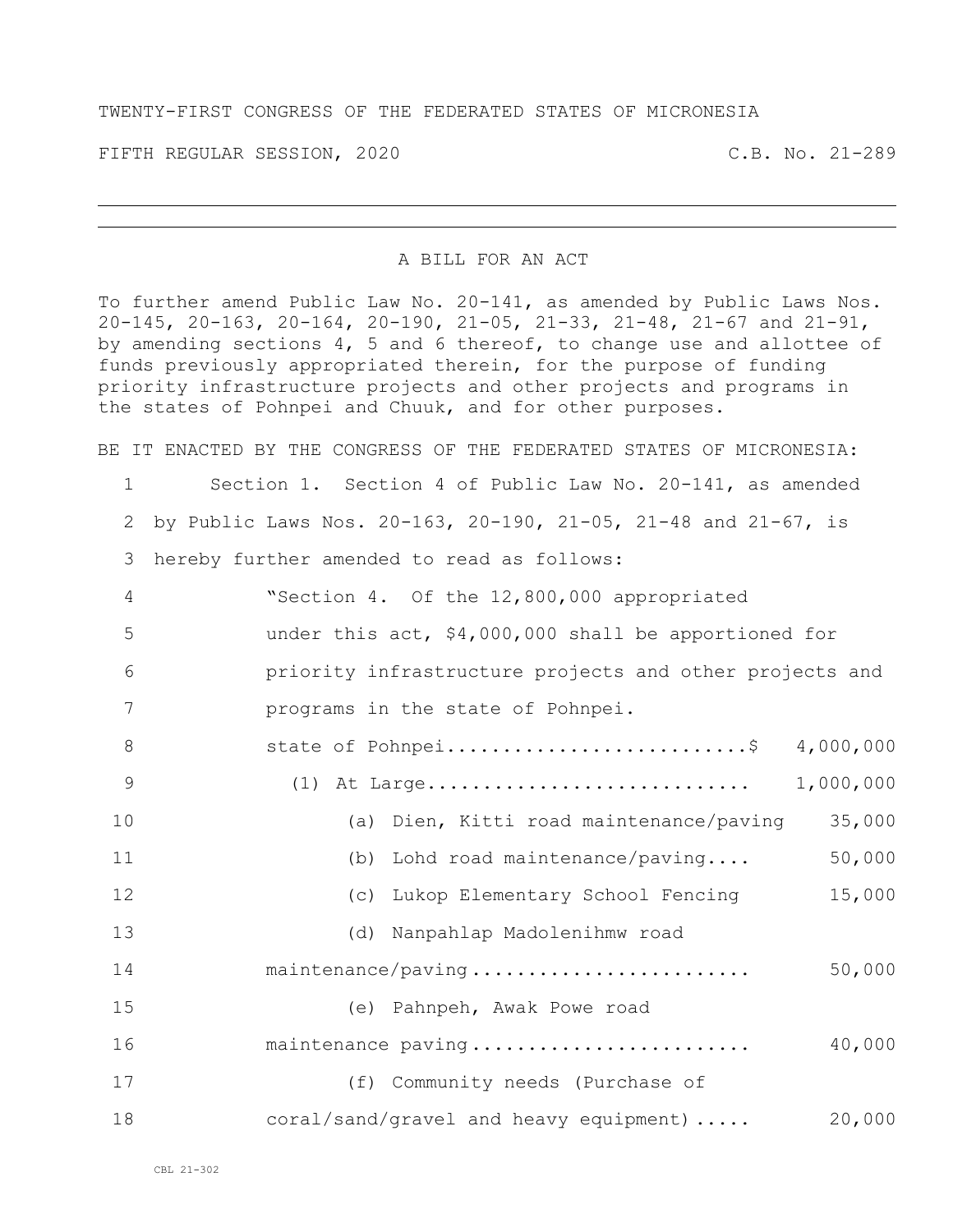| $\mathbf 1$   | Temwen, Madolenhimw water tank. \$<br>(q) | 30,000 |
|---------------|-------------------------------------------|--------|
| $\mathbf{2}$  | (h) Pumphouse, Dolonier, Nett/road        |        |
| 3             | paving                                    | 40,000 |
| 4             | (i) Pwudoi Community secondary            |        |
| 5             | road paving/maintenance                   | 50,000 |
| 6             | (j) Rakuh to Utinpil-Salapwuk,            |        |
| 7             | Kitti road paving/maintenance             | 50,000 |
| $8\,$         | (k) Temwen road maintenance/paving        | 20,000 |
| $\mathcal{G}$ | (1) Immaculate Heart of Mary,             |        |
| 10            | Seinwar Kitti Community Center            | 10,000 |
| 11            | Tomwara, Kitti road<br>(m)                |        |
| 12            | maintenance/paving                        | 10,000 |
| 13            | (n) Wone Elementary School fencing        | 15,000 |
| 14            | (o) Nett Point road paving                | 50,000 |
| 15            | (p) Pohnpei Community electrical/         |        |
| 16            | power extension                           | 25,000 |
| 17            | (q) Soundahu, Nandaku Palikir             |        |
| 18            | channel clearing                          | 10,000 |
| 19            | (r) Pali-Powe, Nett basketball/           |        |
| 20            | volleyball court                          | 40,000 |
| 21            | (s) FSM Boxing Association gym            |        |
| 22            | upgrade/activities                        | 25,000 |
| 23            | (t) Congressional aide                    |        |
| 24            | (field work and services)                 | 25,000 |
| 25            | (u) Poahiei Parem, Nett community         |        |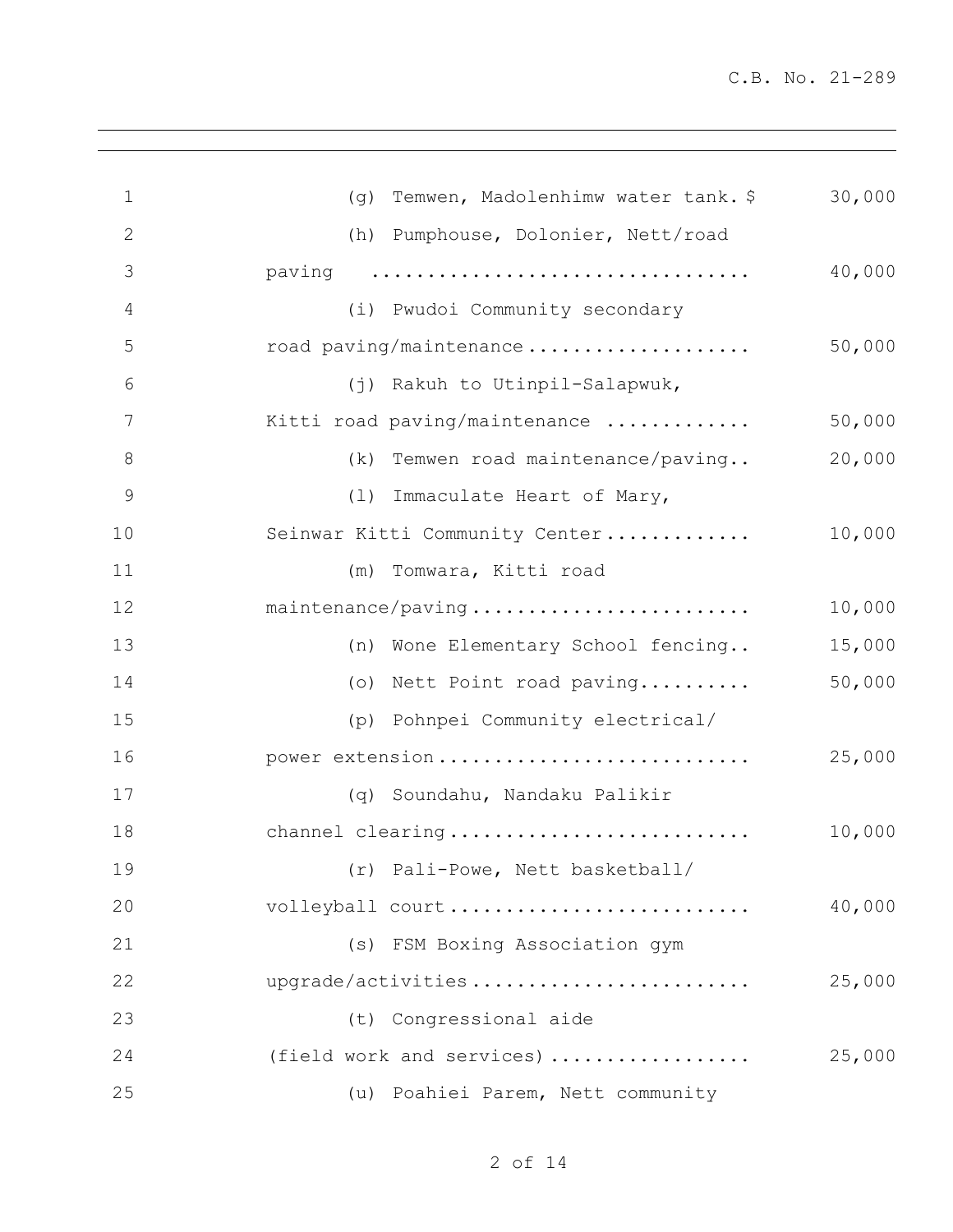| $\mathbf 1$   |                                      | 40,000 |
|---------------|--------------------------------------|--------|
| $\mathbf{2}$  | (v) Madolenihmw Municipal Government |        |
| 3             | community water projects             | 20,000 |
| 4             | (w) U Municipal Government           |        |
| 5             | community water projects             | 20,000 |
| 6             | (x) Nett Municipal Government        |        |
| 7             | community water projects             | 20,000 |
| $\,8\,$       | (y) Kitti Municipal Government       |        |
| $\mathcal{G}$ | community water projects             | 20,000 |
| 10            | (z) Sokehs Municipal Government      |        |
| 11            | community water projects             | 20,000 |
| 12            | (al) Mwoakilloa Municipal            |        |
| 13            | Government community water projects  | 5,000  |
| 14            | (a2) Pingelap Municipal Government   |        |
| 15            | community water projects             | 5,000  |
| 16            | (a3) Sapwuafik Municipal Government  |        |
| 17            | community water projects             | 10,000 |
| 18            | (a4) Nukuoro Municipal Government    |        |
| 19            | community water projects             | 5,000  |
| 20            | (a5) Kapingamarangi Municipal        |        |
| 21            | Government community water projects  | 5,000  |
| 22            | (a6) Youth Development Association   |        |
| 23            | of Pohnpei center renovation         | 10,000 |
| 24            | (a7) Nett Nanpil road                |        |
| 25            | improvement project                  | 40,000 |
|               |                                      |        |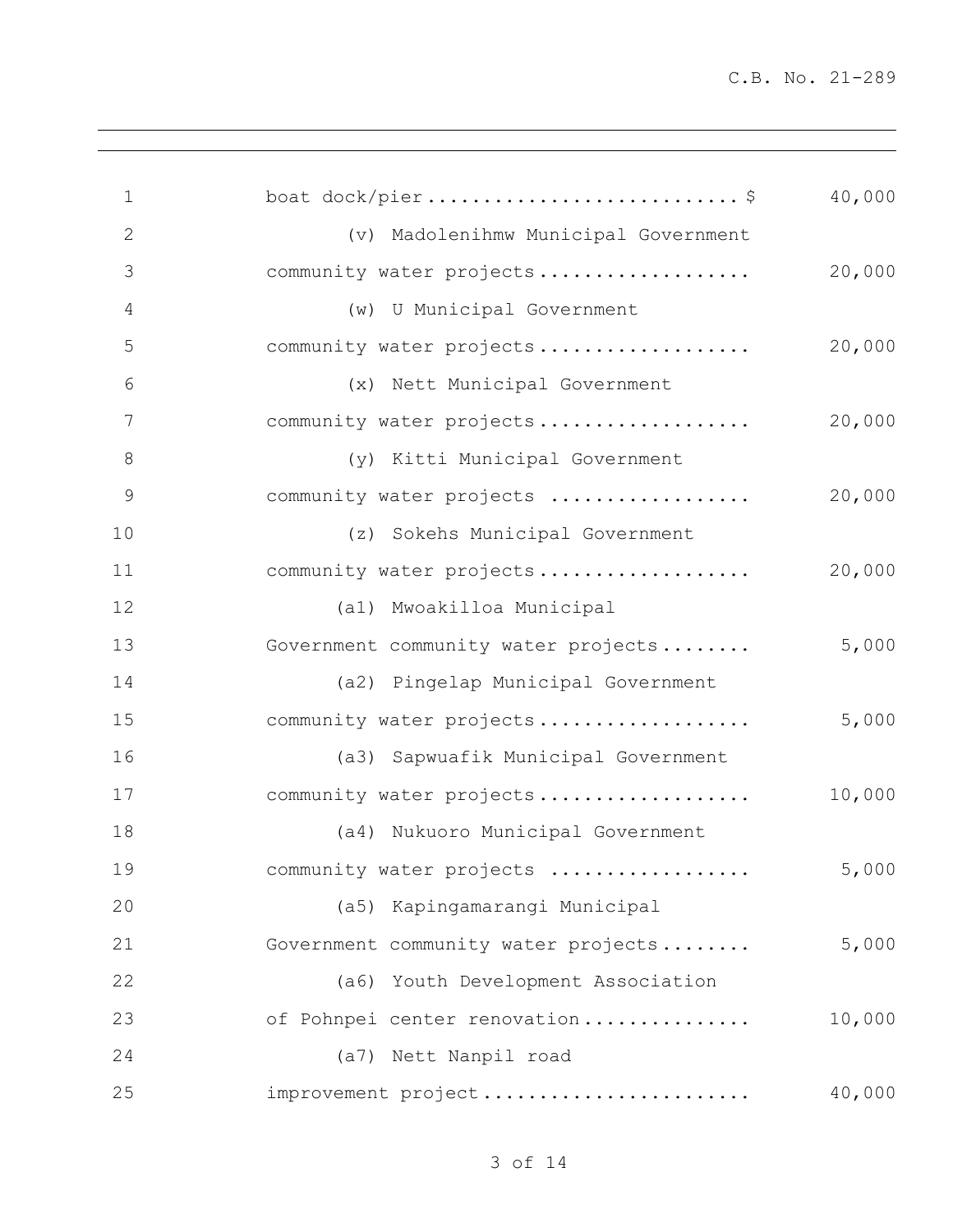| $\mathbf 1$   | (a8) Paies, Sokehs road improvement. \$ | 40,000 |
|---------------|-----------------------------------------|--------|
| $\mathbf{2}$  | (a9) Ipwal Sokehs new secondary         |        |
| 3             | road construction                       | 10,000 |
| 4             | (a10) Ipwitek main road paving overlay  | 50,000 |
| 5             | (a11) Transportation equipment purchase | 50,000 |
| 6             | (a12) Pohnpei Food Community program    | 20,000 |
| 7             | (Fixed Asset, Consumable, Personnel)    |        |
| 8             | (2) Election District No. 1 1,000,000   |        |
| $\mathcal{G}$ | (a) Sokehs Pah Lemahd road overlay      |        |
| 10            | paving                                  | 30,000 |
| 11            | Sokehs Pah road paving Lehpei<br>(b)    | 20,000 |
| 12            | Sokehs Powe Road overlay paving.<br>(C) | 40,000 |
| 13            | Sokehs ridge paving<br>(d)              | $-0-$  |
| 14            | Nanponmal road overlay paving<br>(e)    | 40,000 |
| 15            | Nahnpohnmal road paving<br>(f)          |        |
| 16            | (Paul James area)                       | 40,000 |
| 17            | (g) Nanmal road paving                  | 60,000 |
| 18            | (h) Pohnrakied sidewalk project         | 45,000 |
| 19            | (i) Likie road paving                   | 60,000 |
| 20            | Nanmohs (Nennis) road paving<br>(j)     | 30,000 |
| 21            | Nett-Sokehs sidewalk project<br>(k)     | $-0-$  |
| 22            | MiCare program outstanding debt.<br>(1) | 50,000 |
| 23            | Pohras road overlay paving<br>(m)       | 40,000 |
| 24            | (n) Lewetik road paving                 | 44,000 |
| 25            | (o) Nan Madap road paving               | 50,000 |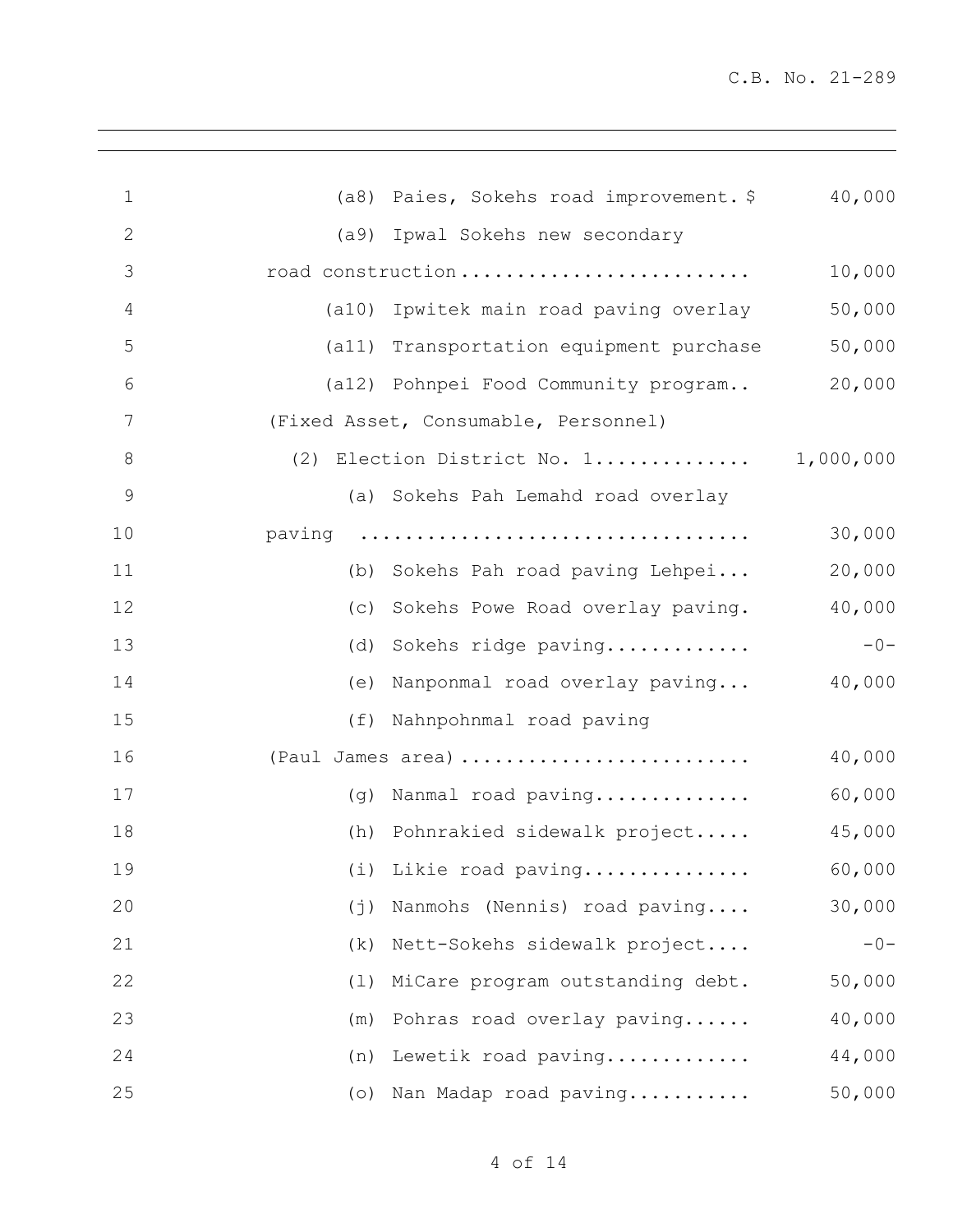| $\mathbf 1$   | Nandaku road paving\$<br>(p)            | 20,000 |
|---------------|-----------------------------------------|--------|
| $\mathbf{2}$  | Road maintenance<br>(q)                 | 20,000 |
| 3             | Ipat road paving<br>(r)                 | 20,000 |
| 4             | (s) Kolonia sidewalk paving             | 30,000 |
| 5             | (t) Kolonia School sidewalk             |        |
| 6             | (Daini) project                         | 30,000 |
| 7             | (u) Kolonia Elementary School           |        |
| 8             | building construction                   | 20,000 |
| $\mathcal{G}$ | (v) Peilapalap Solar Street             |        |
| 10            | Light/installation project              | 16,000 |
| 11            | (w) Pohnpei Catholic School             |        |
| 12            | Building matching                       | 50,000 |
| 13            | (x) Palikir school                      |        |
| 14            | construction materials                  | 10,000 |
| 15            | (y) Outer Islands, ED#1                 |        |
| 16            | channel markers/lights                  | 35,000 |
| 17            | (z) Ohmine Elementary School            |        |
| 18            | building construction                   | 30,000 |
| 19            | (aa) Contribution to Sokehs Agriculture |        |
| 20            | fair                                    | 30,000 |
| 21            | (ab) Sapwohn road paving                | 15,000 |
| 22            | (ac) Kapihlang, Sapwuafik               |        |
| 23            | community house maintenance             | 5,000  |
| 24            | (ad) Kolonia sidewalk and drainage      |        |
| 25            | maintenance                             | 30,000 |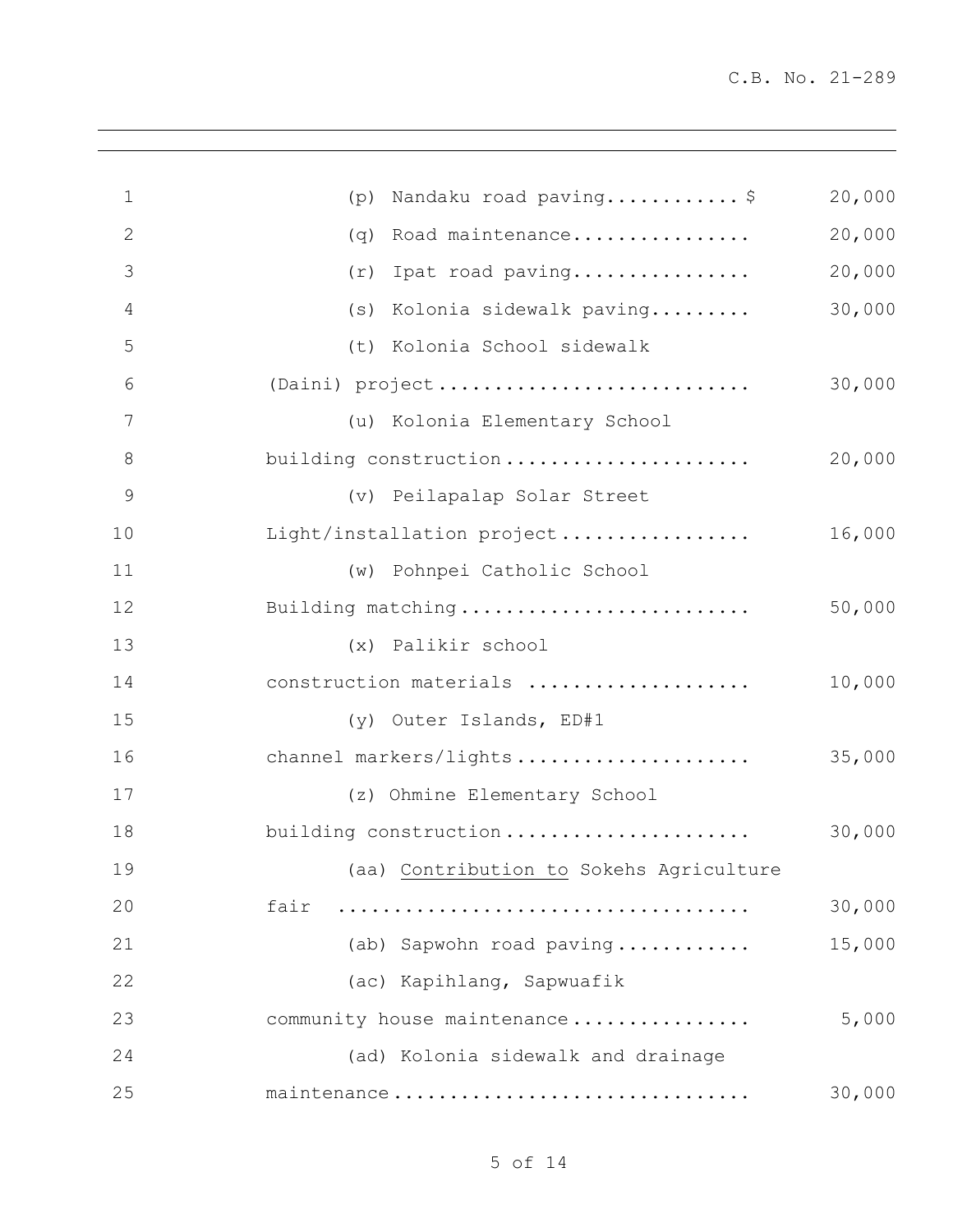| $\mathbf 1$   | (ae) Solar lights for Nahs and                               |
|---------------|--------------------------------------------------------------|
| $\sqrt{2}$    | PICS High School\$<br>30,000                                 |
| 3             | 20,000<br>(af) Spot pave maintenance                         |
| 4             | 20,000<br>(ag) Road maintenance                              |
| 5             | (ah) Beautification cleaning                                 |
| 6             | and cutting project<br>20,000                                |
| 7             | Election District No. 2<br>1,000,000<br>(3)                  |
| $8\,$         | 100,000<br>(a) Pohnalap project                              |
| $\mathcal{G}$ | 50,000<br>Nanpahlap road<br>(b)                              |
| 10            | Pihs road<br>150,000<br>(C)                                  |
| 11            | 30,000<br>Likinsaui road paving<br>(d)                       |
| 12            | 35,000<br>Nanrohi road<br>(e)                                |
| 13            | 30,000<br>Areu (Sopwulong) road<br>(f)                       |
| 14            | 20,000<br>Sonop road<br>(q)                                  |
| 15            | 30,000<br>Nankerpene Bridge<br>(h)                           |
| 16            | Pohnmet Tamorohi road<br>$-0-$<br>(i)                        |
| 17            | PUC water prepaid metering (Section 2) 15,000<br>$(\dagger)$ |
| 18            | Section 1 road<br>30,000<br>(k)                              |
| 19            | (1) Impang, Lehiak road $-0-$                                |
| 20            | $-0-$<br>(m) Hazard Mitigation                               |
| 21            | (n) Island Food Community of                                 |
| 22            | 30,000<br>Pohnpei subsidy                                    |
| 23            | 15,000<br>(o) APIPA participants travel needs.               |
| 24            | 70,000<br>(p) Kepine to Sapwalap road                        |
| 25            | (q) Teinpa, Tamorohi road<br>$-0-$                           |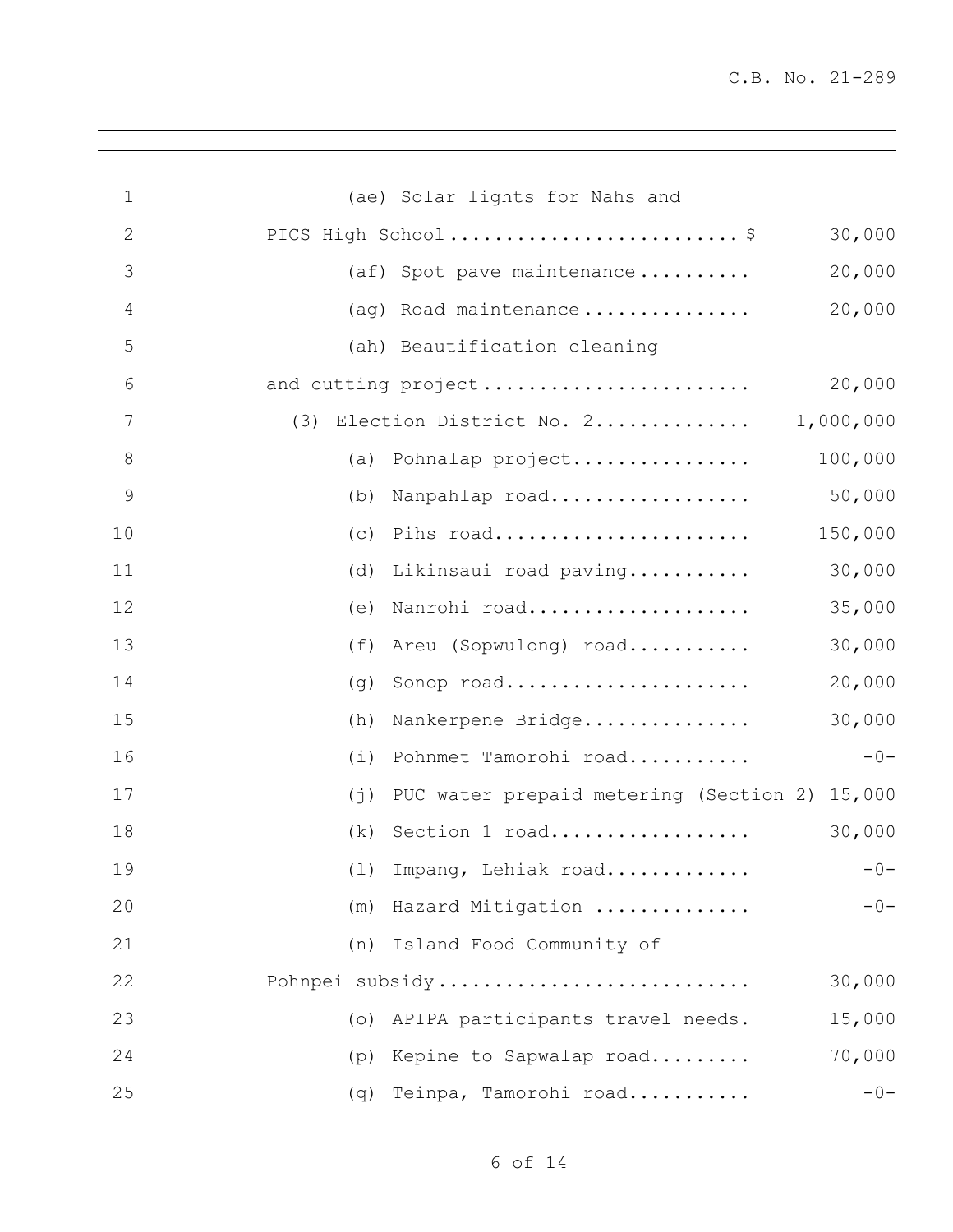| $\mathbf 1$    | (r) | Dien road (Randy Soswe) \$              | 15,000  |
|----------------|-----|-----------------------------------------|---------|
| $\mathbf{2}$   | (s) | Travel needs                            | 25,000  |
| 3              | (t) | Metipw/Dolopwail road maintenance       | $-0-$   |
| $\overline{4}$ | (u) | Community water projects                | 50,000  |
| 5              |     | (v) Road improvement projects           | $-0-$   |
| 6              |     | (w) ED2 Dumptruck to be used by         |         |
| 7              |     | Pohnpei Transportation Authority        | 60,000  |
| $8\,$          |     | (x) Pohnlong road, Section IV           | 20,000  |
| $\mathcal{G}$  | (y) | Edienleng road improvement              | 30,000  |
| 10             |     | (z) Pahnsapw road improvement (mesisou) | 20,000  |
| 11             |     | (al) Election District No. 2            |         |
| 12             |     | Administrative support service          | 45,000  |
| 13             |     | (a2) Section 2 (Lukop) civic center.    | 15,000  |
| 14             |     | $(a3)$ ESDM road                        | 65,000  |
| 15             |     | (a4) Temwen Lukop road                  | 30,000  |
| 16             |     | (a5) Medical referral                   | 20,000  |
| 17             | (4) | Election District No. 3 1,000,000       |         |
| 18             |     | (a) Lewi to Lududuhniap road paving.    | 100,000 |
| 19             |     | (b) Nan Meir, Nett road paving 200,000  |         |
| 20             | (c) | Nan Welin Rohi, U road paving           | 50,000  |
| 21             | (d) | Pohn Pwet, U road paving                | 70,000  |
| 22             |     | (e) Awak Pah road repair/maintenance    | 20,000  |
| 23             |     | (f) U Solar street lights               |         |
| 24             |     | and installation                        | 110,000 |
| 25             | (q) | Dou en Nehu, Nett road paving           | 70,000  |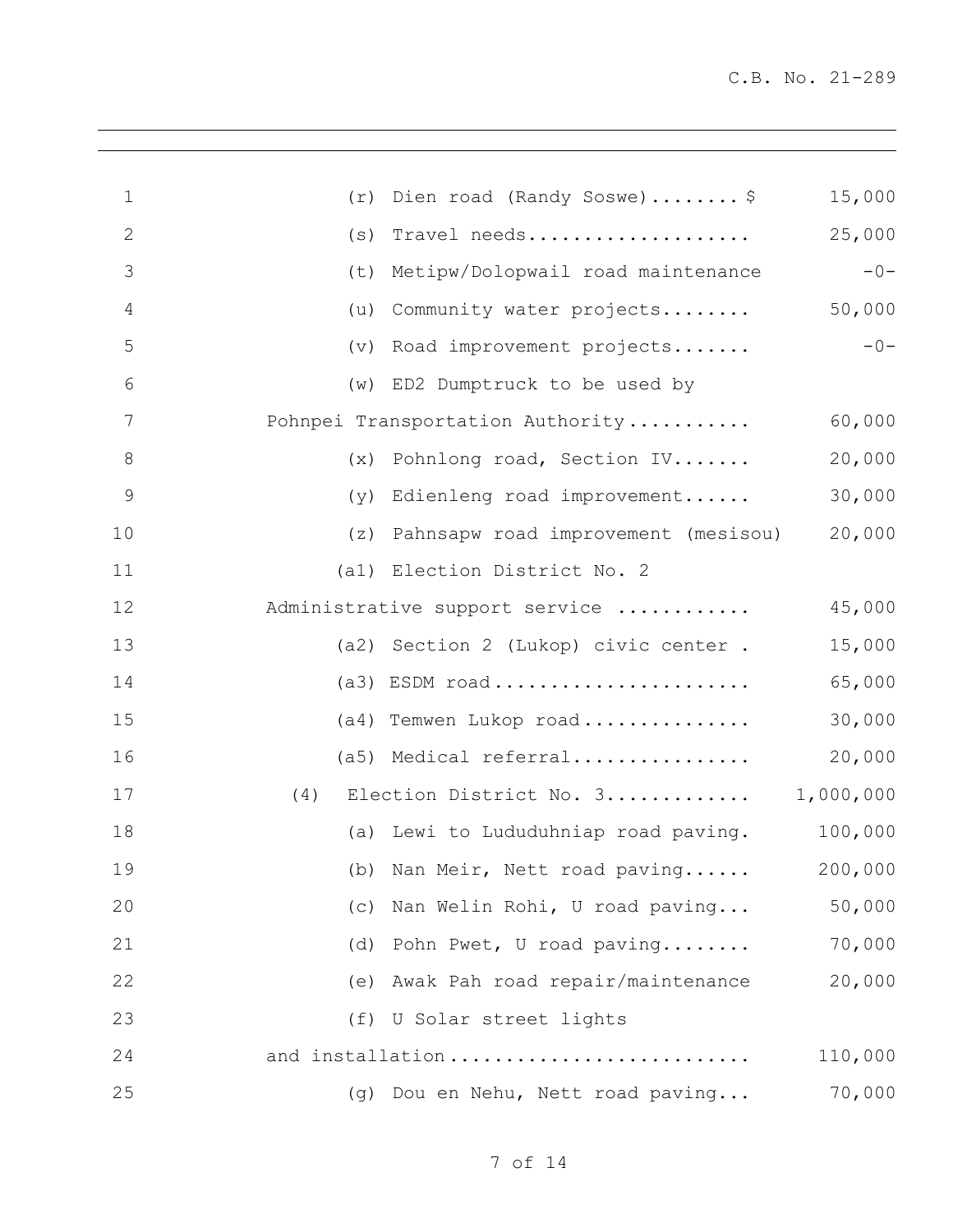| $\mathbf 1$  | Lewi Bridge road paving \$<br>(h)                                        | 50,000    |
|--------------|--------------------------------------------------------------------------|-----------|
| $\mathbf{2}$ | (i)<br>Niodi to Kurumw, U road paving                                    | 60,000    |
| 3            | $(\dagger)$<br>Nampwo to Nan Kengkeng road paving                        | 50,000    |
| 4            | (k)<br>Souna, U road paving                                              | 20,000    |
| 5            | Pingelap Municipal<br>(1)                                                |           |
| 6            | Government's public projects                                             | 65,000    |
| 7            | Mwoakilloa Municipal<br>(m)                                              |           |
| 8            | Government's public projects                                             | 65,000    |
| 9            | Nett school parking lot and fencing<br>(n)                               | 50,000    |
| 10           | Solar lights<br>$( \circ )$                                              | 15,000    |
| 11           | (p) Nett multipurpose building                                           | 5,000''   |
| 12           | Section 2. Section 5 of Public Law No. 20-141, as amended                |           |
| 13           | by Public Laws Nos. $20-145$ , $20-163$ and $20-164$ , is hereby further |           |
| 14           | amended to read as follows:                                              |           |
| 15           | "Section 5. Of the \$12,800,000 appropriated under this                  |           |
| 16           | act, \$4,800,000 shall be apportioned for priority                       |           |
| 17           | infrastructure projects and other projects and programs                  |           |
| 18           | in the state of Chuuk.                                                   |           |
| 19           | state of Chuuk\$ 4,800,000                                               |           |
| 20           | (a) Land Acquisition of Public Land;                                     |           |
| 21           | PROVIDED THAT at least \$1,000,000 maybe used for                        |           |
| 22           | reducing arrears for land purchase of the airport                        |           |
| 23           | land                                                                     | 1,600,000 |
| 24           | (b) Roads/Bridges/Seawalls/Docks                                         | 430,000   |
| 25           | (c) Tonoas heavy equipment and                                           |           |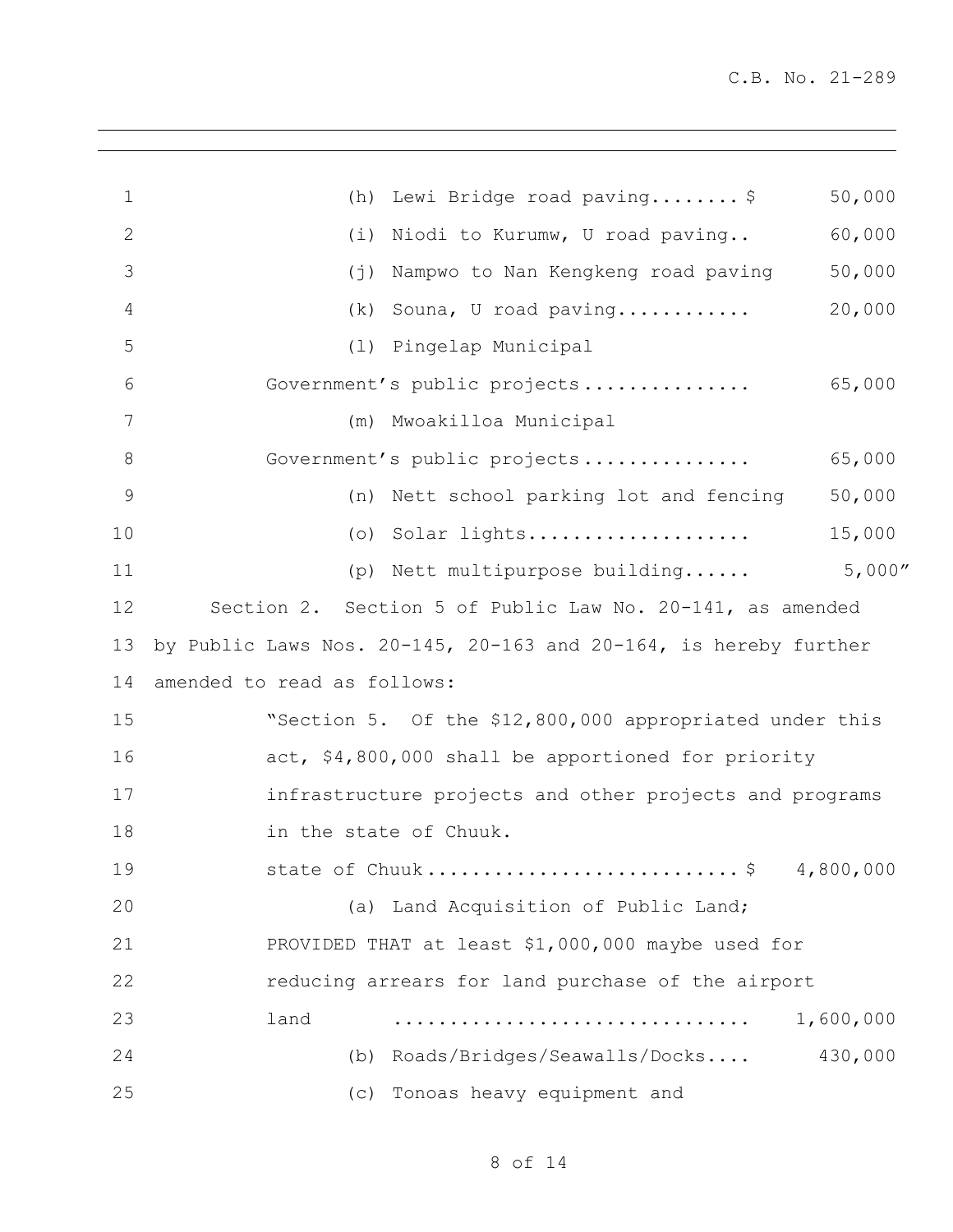| $\mathbf 1$    | other programs\$                                    | 200,000 |
|----------------|-----------------------------------------------------|---------|
| $\overline{2}$ | (d) Road improvement/Weno                           |         |
| 3              | circumferential road                                | 500,000 |
| 4              | (e) [Rock Crusher equipment                         |         |
| 5              | and other needs 250,000] Eminent Domain cost of     |         |
| 6              | remaining Chuuk Hospital site                       | 100,000 |
| 7              | (f) New Government complex finishing,               |         |
| $8\,$          | landscaping/furnishing/dedication 310,000           |         |
| $\mathcal{G}$  | (g) Northwest Region Telecom                        |         |
| 10             | system upgrade                                      | 270,000 |
| 11             | (h) Faichuk Region heavy equipment                  | 200,000 |
| 12             | Tonoas Power distribution/connections<br>(i)        |         |
| 13             | and other needs                                     | 150,000 |
| 14             | (j) Weno Cellular Blind spot                        |         |
| 15             | improvement/upgrade                                 | 100,000 |
| 16             | (k) Land Commission/Land Management/                |         |
| 17             | Registrar Office equipment and other needs. 150,000 |         |
| 18             | (1) Chuuk Hospital Clinical Nurse                   |         |
| 19             | Laboratories/Pharmaceutical and X-ray staff 50,000  |         |
| 20             | (m) Administrative/                                 |         |
| 21             | Management support cost.                            | 100,000 |
| 22             | (n) Insurance Brokerage fees                        | 90,000  |
| 23             | (o) Chuuk State Public                              |         |
| 24             | Service Commission                                  | $-0-$   |
| 25             | Chuuk Hosting - Micronesia Island<br>(p)            |         |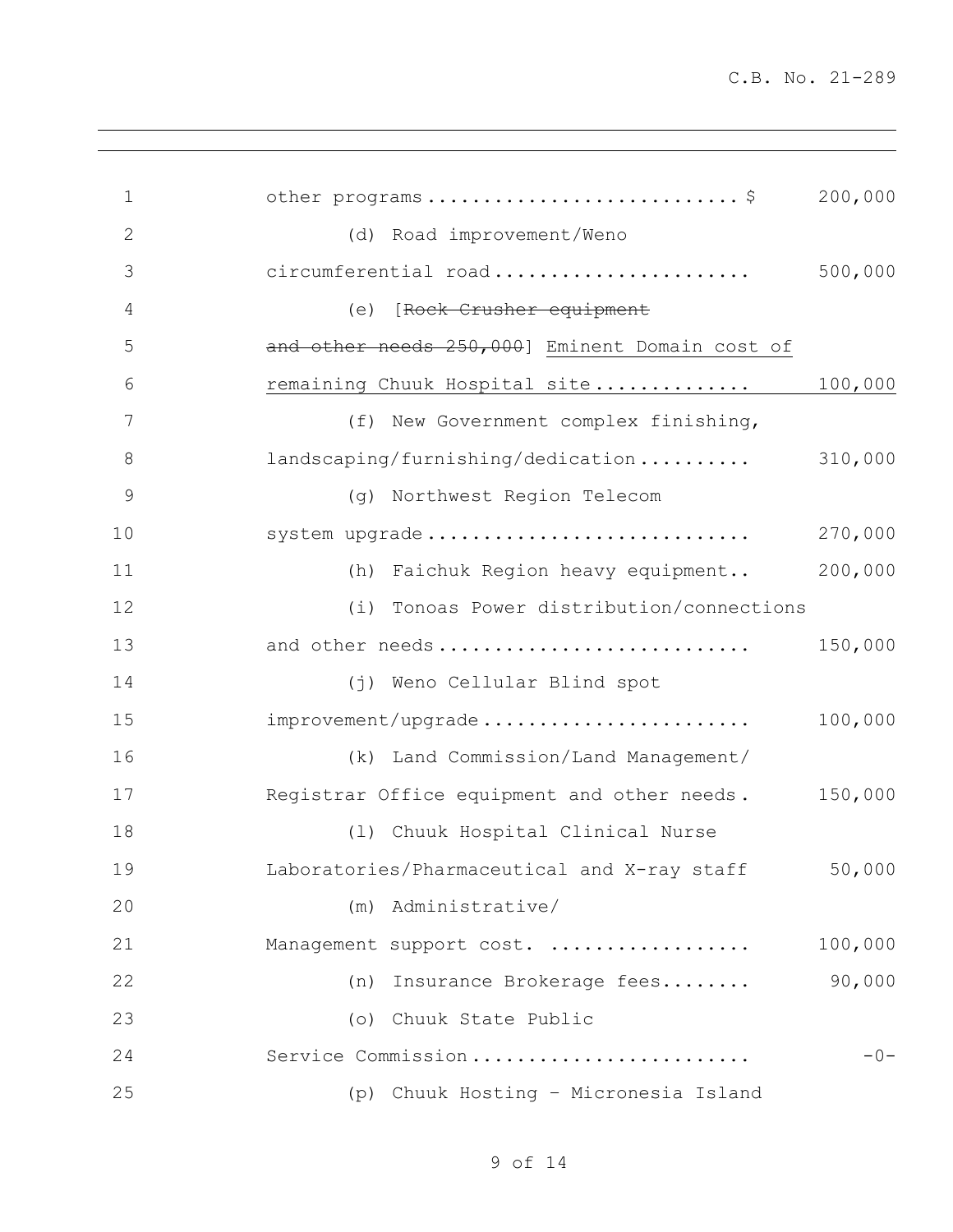| $\mathbf 1$    | Forum/Administrative cost\$<br>100,000                           |
|----------------|------------------------------------------------------------------|
| $\mathbf{2}$   | (q) Chuuk State Public                                           |
| 3              | Service Commission<br>50,000                                     |
| $\overline{4}$ | (r) Weno, Municipal renovation                                   |
| 5              | 50,000<br>building/administrative support cost                   |
| 6              | (s) Food relief fund for                                         |
| 7              | the Mortlocks region<br>100,000                                  |
| $8\,$          | (t) Food relief fund for                                         |
| 9              | the Northwest region<br>100,000                                  |
| 10             | (u) Repair and upgrade of existing Public                        |
| 11             | 100,000<br>Safety/Holding Jail Facilities                        |
| 12             | (v) Oneop/Satowan dock and office                                |
| 13             | 50,000''<br>renovation                                           |
| 14             | Section 3. Section 6 of Public Law No. 20-141, as amended by     |
| 15             | Public Laws Nos. 20-163, 20-164, 20-190, 21-05, 21-33, 21-48 and |
| 16             | 21-91, is hereby further amended to read as follows:             |
| 17             | "Section 6. Allotment and management of funds and                |
| 18             | lapse date. All funds appropriated by this act shall             |
| 19             | be allotted, managed, administered and accounted for in          |
| 20             | accordance with applicable laws, including, but not              |
| 21             | limited to, the Financial Management Act of 1979.<br>The         |
| 22             | allottee shall be responsible for ensuring that these            |
| 23             | funds, or so much thereof as may be necessary, are used          |
| 24             | solely for the purpose specified in this act, and that           |
| 25             | no obligations are incurred in excess of the sum                 |
|                |                                                                  |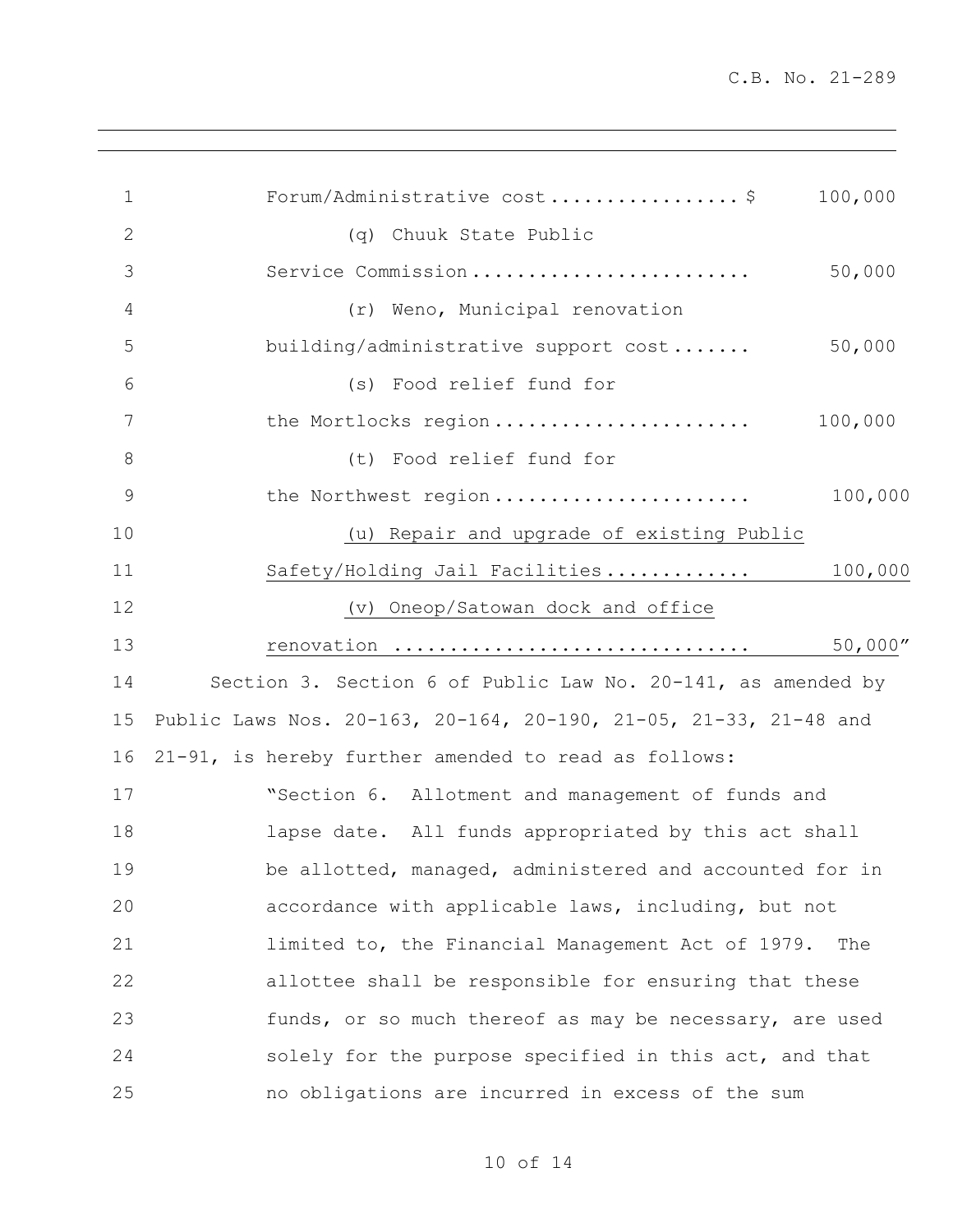| $\mathbf 1$     | appropriated. The allottee of the funds appropriated                             |
|-----------------|----------------------------------------------------------------------------------|
| $\mathbf{2}$    | under section 2 of this act shall be the Governor of                             |
| $\mathfrak{Z}$  | Yap State or his designee PROVIDED THAT the allottee of                          |
| $\overline{4}$  | funds appropriated under subsections 2(a) and 2(b) of                            |
| 5               | this act shall be the President of the Federated States                          |
| 6               | of Micronesia or his designee. The allottee of the                               |
| $7\phantom{.0}$ | funds appropriated under sections 3 and 4 of this act                            |
| $8\,$           | shall be the President of the Federated States of                                |
| $\mathsf 9$     | Micronesia or his designee; PROVIDED THAT, the allottee                          |
| 10              | of funds appropriated under subsections 3(a), 3(b),                              |
| 11              | $3(c)$ , $3(e)$ , $3(f)$ , $3(g)$ , $3(h)$ , $3(j)$ , $3(k)$ , $3(l)$ , $3(m)$ , |
| 12              | $3(n)$ , $3(o)$ , $3(p)$ , $3(q)$ , $3(s)$ , $3(t)$ , $3(u)$ , $3(v)$ , $3(w)$ , |
| 13              | $3(x)$ , $3(y)$ , $3(z)$ , $3(a3)$ to $3(a10)$ , $3(a30)$ and $3(a31)$ of        |
| 14              | this act shall be the Mayor of Lelu Town Government or                           |
| 15              | his designee; the allottee of funds appropriated under                           |
| 16              | subsections $3(d)$ , $3(i)$ , $3(r)$ , $3(a2)$ and $3(a11)$ to                   |
| 17              | 3(a25) of this act shall be the Mayor of Tafunsak                                |
| 18              | Municipal Government or his designee; the allottee the                           |
| 19              | allottee of funds appropriated under subsections (a27),                          |
| 20              | (a28) and (a29) of this act shall be the Governor of                             |
| 21              | Kosrae State or his designee; the allottee of funds                              |
| 22              | appropriated under subsection 3(a26) is the Secretary                            |
| 23              | of the FSM Department of Education or his designee; the                          |
| 24              | allottee of funds appropriated under subsection $4(1)(v)$                        |
| 25              | of this act shall be the Meninkeder lapalap of                                   |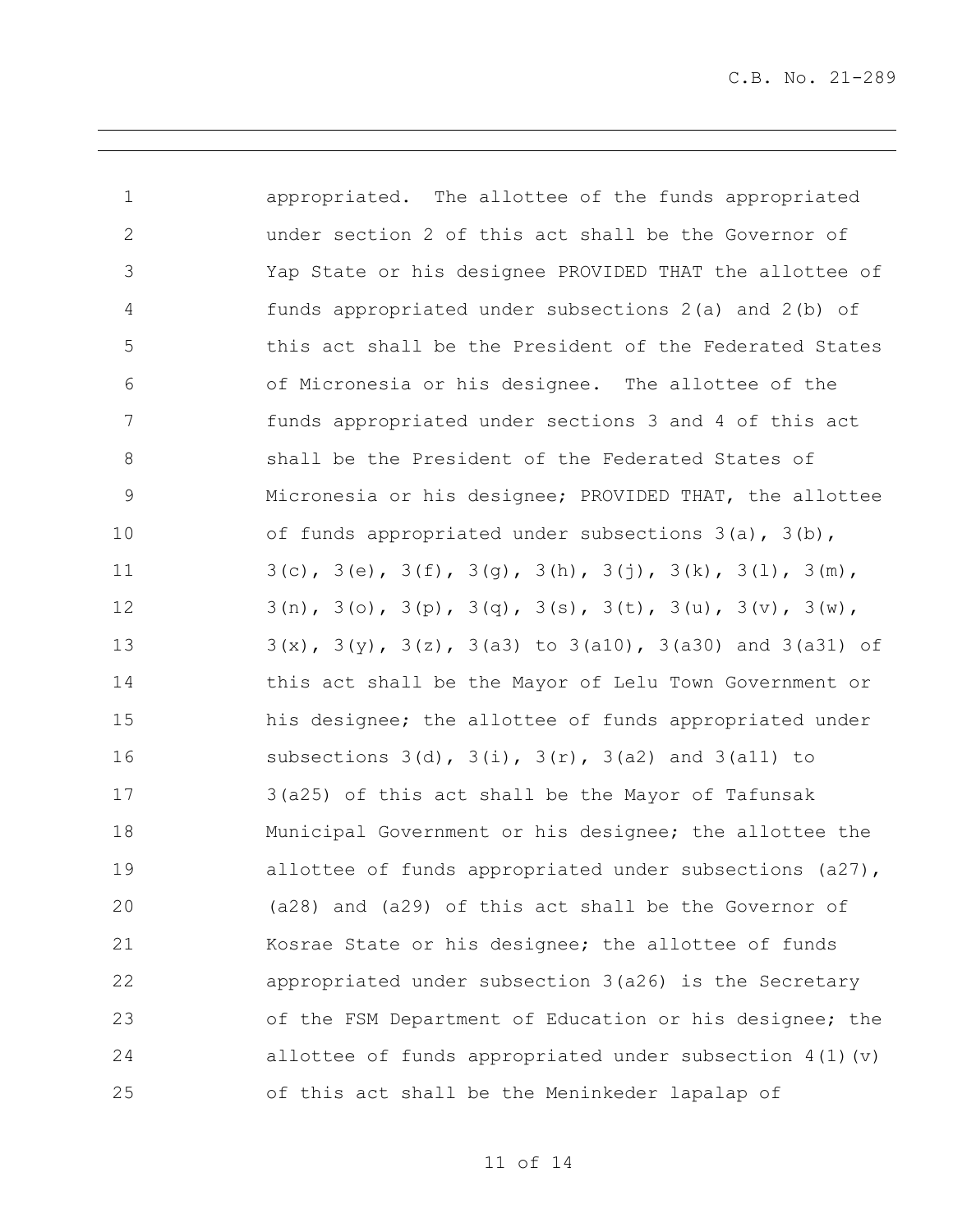| $\mathbf 1$    | Madolenihmw Municipal Government or his designee; the                   |
|----------------|-------------------------------------------------------------------------|
| $\mathbf{2}$   | allottee of funds appropriated under subsection $4(1)$ (w)              |
| 3              | of this act shall be the Chief Minister of U Municipal                  |
| 4              | Government or his designee; the allottee of funds                       |
| 5              | appropriated under subsections $4(1)(x)$ and $4(4)(n)$ of               |
| 6              | this act shall be the District Administrator of Nett                    |
| $\overline{7}$ | Municipal Government or his designee; the allottee of                   |
| $\,8\,$        | funds appropriated under subsection $4(1)(y)$ of this act               |
| $\mathsf 9$    | shall be the Luhken Menlap of Kitti Municipal                           |
| 10             | Government or his designee; the allottee of funds                       |
| 11             | appropriated under subsection $4(1)(z)$ of this act shall               |
| 12             | be the Chief Magistrate of Sokehs Municipal Government                  |
| 13             | or his designee; the allottee of funds appropriated                     |
| 14             | under subsections $4(2)(a)$ to $4(2)(s)$ , $4(2)(ab)$ ,                 |
| 15             | $4(3)(a)$ , $4(3)(b)$ , $4(3)(c)$ , $4(3)(d)$ , $4(3)(k)$ , $4(3)(x)$ , |
| 16             | $4(4)(a)$ , $4(4)(b)$ , $4(4)(c)$ , $4(4)(d)$ , $4(4)(g)$ , $4(4)(h)$ , |
| 17             | $4(4)(i)$ , $4(4)(j)$ and $4(4)(k)$ of this act shall be the            |
| 18             | Pohnpei Transportation Authority (PTA) except that the                  |
| 19             | allottee of funds appropriated under subsection $4(2)(1)$               |
| 20             | of this act shall be the Administrator of MiCare                        |
| 21             | program or her designee; the allottee of funds                          |
| 22             | appropriated under subsection $4(3)(n)$ of this act shall               |
| 23             | be the Secretary of the Department of Health and Social                 |
| 24             | Affairs or her designee, the allottee of funds                          |
| 25             | appropriated under subsections $4(2)$ (h), $4(2)$ (q),                  |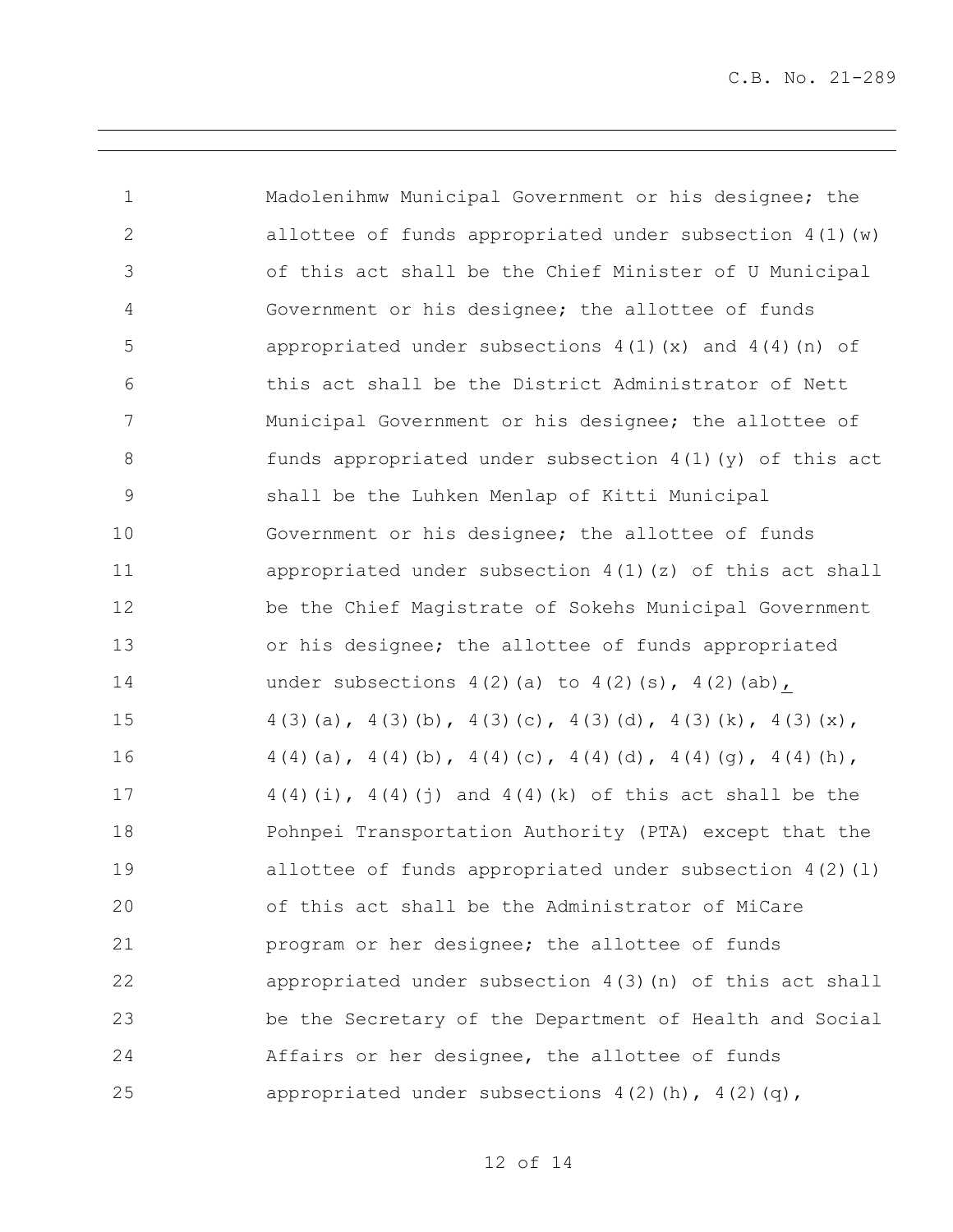| $\mathbf 1$    | $4(2)(u)$ , $4(2)(ac)$ , $4(2)(v)$ , $4(2)(w)$ , $4(2)(x)$ , and  |
|----------------|-------------------------------------------------------------------|
| $\mathbf{2}$   | $4(2)(z)$ of this act shall be the Secretary of the               |
| $\mathfrak{Z}$ | Department of Transportation, Communications and                  |
| 4              | Infrastructure or his designee; the allottee of funds             |
| 5              | appropriated under subsection $4(2)(y)$ of this act shall         |
| 6              | be the Pohnpei Port Authority; the allottee of funds              |
| 7              | appropriated under subsection 4(2) (aa) of this act               |
| $8\,$          | shall be the [Secretary of the Department of Resources            |
| $\mathsf 9$    | and Development] Chief Magistrate of Sokehs Municipal             |
| 10             | Government or his designee; the allottee of fund                  |
| 11             | appropriated under subsections $4(1)(a2)$ and $4(4)(1)$ of        |
| 12             | this act shall be the Mayor of Pingelap Municipal                 |
| 13             | Government; the allottee of funds appropriated under              |
| 14             | subsections $4(1)(a1)$ and $4(4)(m)$ of this act shall be         |
| 15             | the Chief Magistrate of Mwoakilloa Municipal                      |
| 16             | Government; the allottee of funds appropriated under              |
| 17             | subsection 4(1)(a3) of this act shall be the Luhken               |
| 18             | Kolwof of Sapuwafik Municipal Government; the allottee            |
| 19             | of funds appropriated under subsection 4(1)(a4) of this           |
| 20             | act shall be the Mayor of Nukuoro Municipal Government;           |
| 21             | the allottee of funds appropriated under subsection               |
| 22             | 4(1)(a5) of this act shall be the Chief Magistrate of             |
| 23             | Kapingamarangi Municipal Government; the allottee of              |
| 24             | funds appropriated under subsections $4(3)(e)$ , $4(3)(f)$ ,      |
| 25             | $4(3)(j)$ , $4(3)(p)$ , $4(3)(w)$ and $4(3)(z)$ of this act shall |